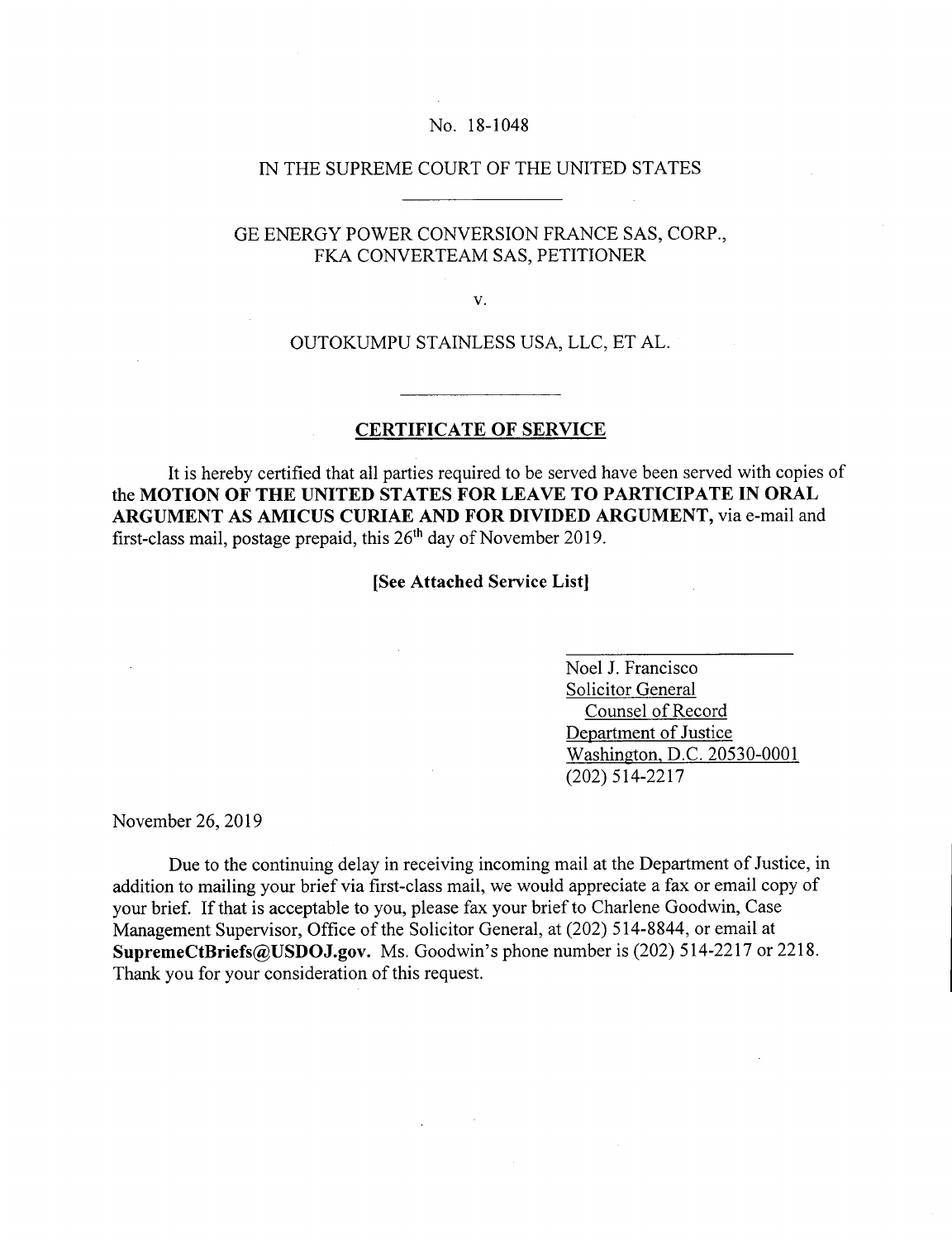18-1048 GE ENERGY POWER CONVERSION FRANCE SAS, CORP, FKA CONVERTEAM SAS OUTOKUMPU STAINLESS USA, LLC, ET AL.

> MICHAEL CONNOLLY CONSOVOY MCCARTHY PARK PLLC 3033 WILSON BLVD. SUITE 700 ARLINGTON, VA 22201 703-243-9423 MIKE@CONSOVOYMCCARTHY.COM

SHAY DVORETZKY JONES DAY 51 LOUISIANA AVENUE NW WASHINGTON, DC 20001-2113 202-879-3474 SDVORETZKY@JONESDAY.COM

E. TRAVIS RAMEY BURR & FORMAN LLP 420 NORTH 20TH STREET SUITE 3400 BIRMINGHAM, AL 35203 205-251-3000 TRAMEY@BURR.COM

AMANDA K. RICE JONES DAY 150 W. JEFFERSON AVENUE SUITE 2100 DETROIT, MI 48103